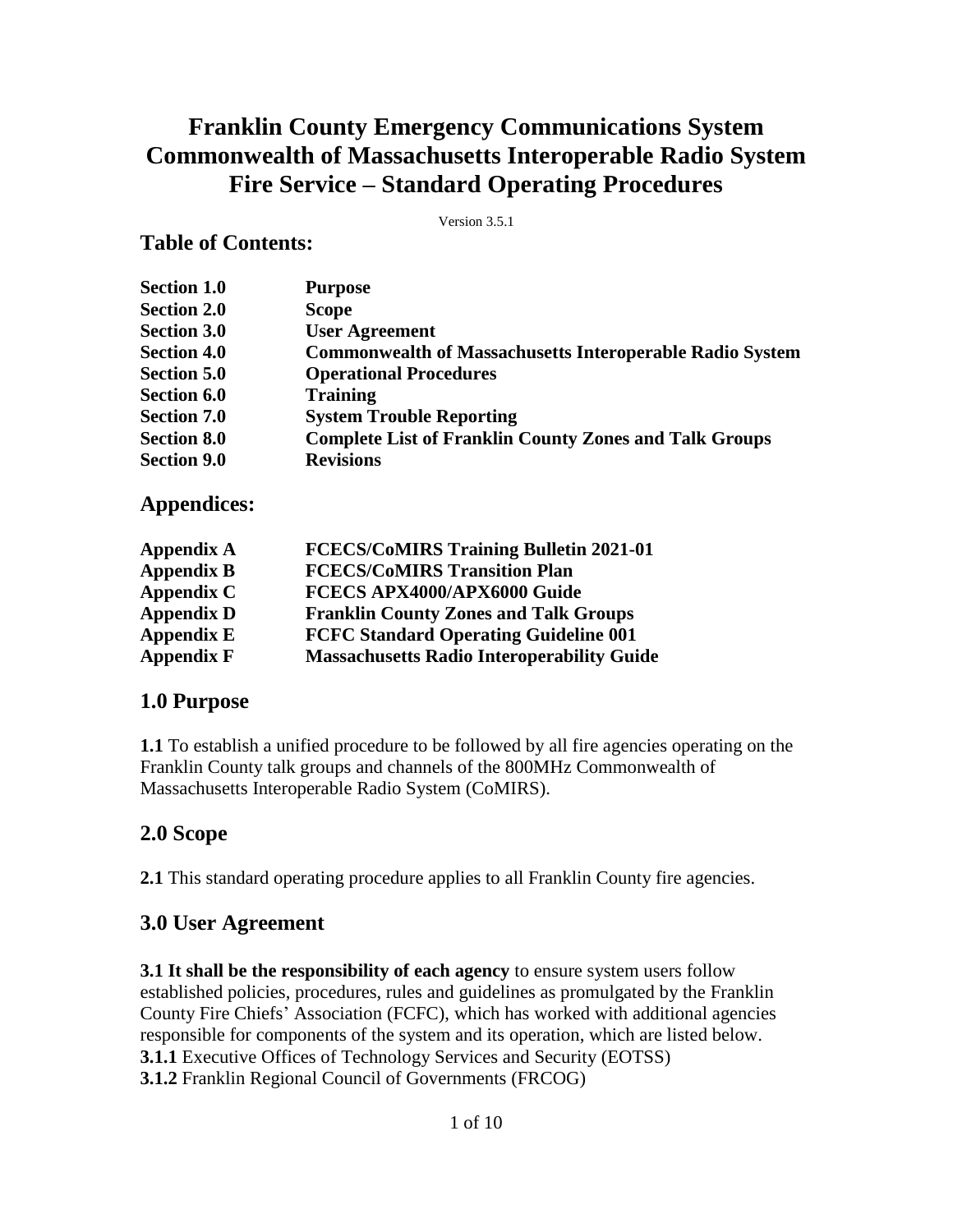**3.1.3** Franklin County Emergency Communication System Oversight Committee (FCECS)

**3.1.4** Massachusetts Statewide Interoperable Executive Committee (SIEC)

**3.1.5** Shelburne Control Regional Communications Center (Control)

**3.1.6** Tri-State Fire Mutual Aid, Inc. (TSFMA)

#### **3.2 State, County and Municipal Agency Relationships**

**3.2.1** CoMIRS is owned by the Commonwealth of Massachusetts and operated by EOTSS.

**3.2.2** FCECS is an oversight committee established by FRCOG.

**3.2.3** Shelburne Control is operated by the Massachusetts State Police.

**3.2.3** TSFMA is a non-profit corporation formed from emergency services organizations in the Tri-State area of western Massachusetts, southwestern New Hampshire and southern Vermont.

### **3.3 It shall further be the responsibility of each agency to:**

**3.3.1** Report radio system issues concerning system usage and respond to inquiries regarding submitted complaints. Refer to Section 7.0.

**3.3.2** Regularly train department personnel on system use and protocols.

**3.3.3** Ensure that radio equipment programming follows the guidelines established by the FCECS, EOTSS, and SIEC.

#### **3.4 Franklin County Governance**

**3.4.1** The Franklin County CoMIRS Oversight Committee will act as the liaison between Franklin County agencies, the FRCOG, and EOTSS.

**3.4.2** The Committee is responsible for advocating improvements and modifications to the CoMIRS system.

**3.4.3** Individuals or agencies requesting changes which affect this document shall submit language for consideration to the president of the FCFC through their agency head. **3.4.3.1** Approved changes will be disseminated to each fire department.

## **4.0 Commonwealth of Massachusetts Interoperable Radio System**

**4.1** FRCOG**,** FCECS and EOTSS has established the three-tier CoMIRS system, designed to reduce over-crowding and channel busy interference. These CoMIRS talk groups were created for use by Franklin County agencies and their mutual aid partners for normal operations. Users will notice distinct similarities and differences between the former 400MHz Simulcast system and should be prepared to understand operations on the CoMIRS system.

#### **4.2 Franklin County Zones and Talk Groups (Refer to Appendix D):**

**4.2.1 FC ZONE A An (**Analog) **4.2.2 FC ZONE A Dg** (Digital) **4.2.3 FC ZONE B An**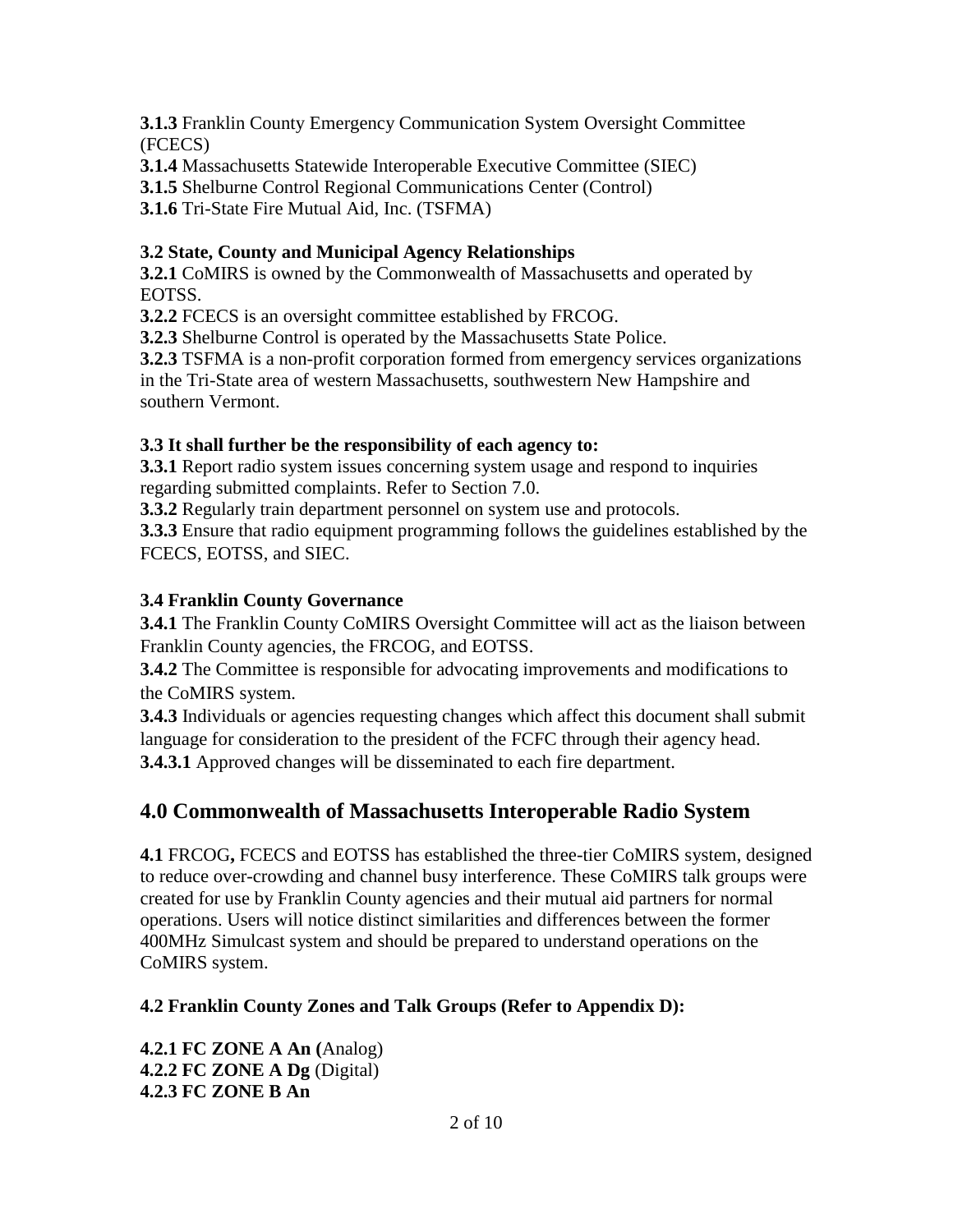#### **4.2.4 FC ZONE B Dg 4.2.5 FC ZONE C An 4.2.6 FC ZONE C Dg**

#### **4.3 Franklin County Talk Groups:**

**4.3.1 Fire 1** – A trunked talk group used primarily for the purpose of dispatching calls and requesting and coordinating mutual aid and other resources. This talk group is comparable with and currently patched to UHF Simulcast-1.

**4.3.1.1** To be used exclusively for vital emergency communications prior to OPS talk group assignment such as the dispatching of calls, mutual aid coordination and other critical communications between the dispatch center and fire departments operating within the Franklin County area.

**4.3.2 Police 2** – A trunked talk group used primarily for the purpose of dispatching calls and requesting and coordinating mutual aid and other resources. This talk group is comparable with and currently patched to UHF Simulcast-2.

**4.3.3 Operational Talk Groups:** OPS-3, OPS-4, OPS-5, OPS-6, and OPS-7, a total of five trunked talk groups to be used for incident communications between on-scene commanders, incoming apparatus, resources, and/or Shelburne Control as required.

**4.3.3.1** Agencies may use OPS talk groups for non-emergency communication provided there is no interference with an on-going emergency incident.

**4.3.3.2** OPS talk groups are a shared resource between fire, EMS and police, and are comparable to UHF regional repeaters except they are not limited by geography.

**4.3.3.3** Operational talk groups will be assigned by Shelburne Control in numerical sequence upon dispatch. Refer to Section 5.5.3.

**4.3.3.3.1 Exception to 4.3.3.3:** The City of Greenfield Fire Department will utilize OPS-6 without prior approval from Shelburne Control.

**4.3.3.4** Once assigned by the dispatch center, to be used for emergency radio communications between the dispatch center and incident commanders.

**4.3.3.5** If all five talk groups are exhausted due to existing operations, agencies may be expected to share talk groups with another incident, or can utilize additional communications resources. Refer to Section 4.3.9.

**4.3.3.6** Due to operational needs, Shelburne Control may alter OPS talk group assignments as necessary.

**4.3.3.7** During an incident to be used, if required, to communicate between section chiefs or unit leaders when tactical channels will not accomplish acceptable communication quality.

**4.3.3.8** On non-interference basis, may be used for local agency non-emergency communications. Request permission for OPS talk group use from Shelburne Control unless an emergency arises.

**4.3.4 Jurisdictional Operational Talk Groups:** Trunked operational talk groups dedicated to specific agencies.

**4.3.4.1** These talk groups are the primary operational resource used in these communities daily for fire and police department operations.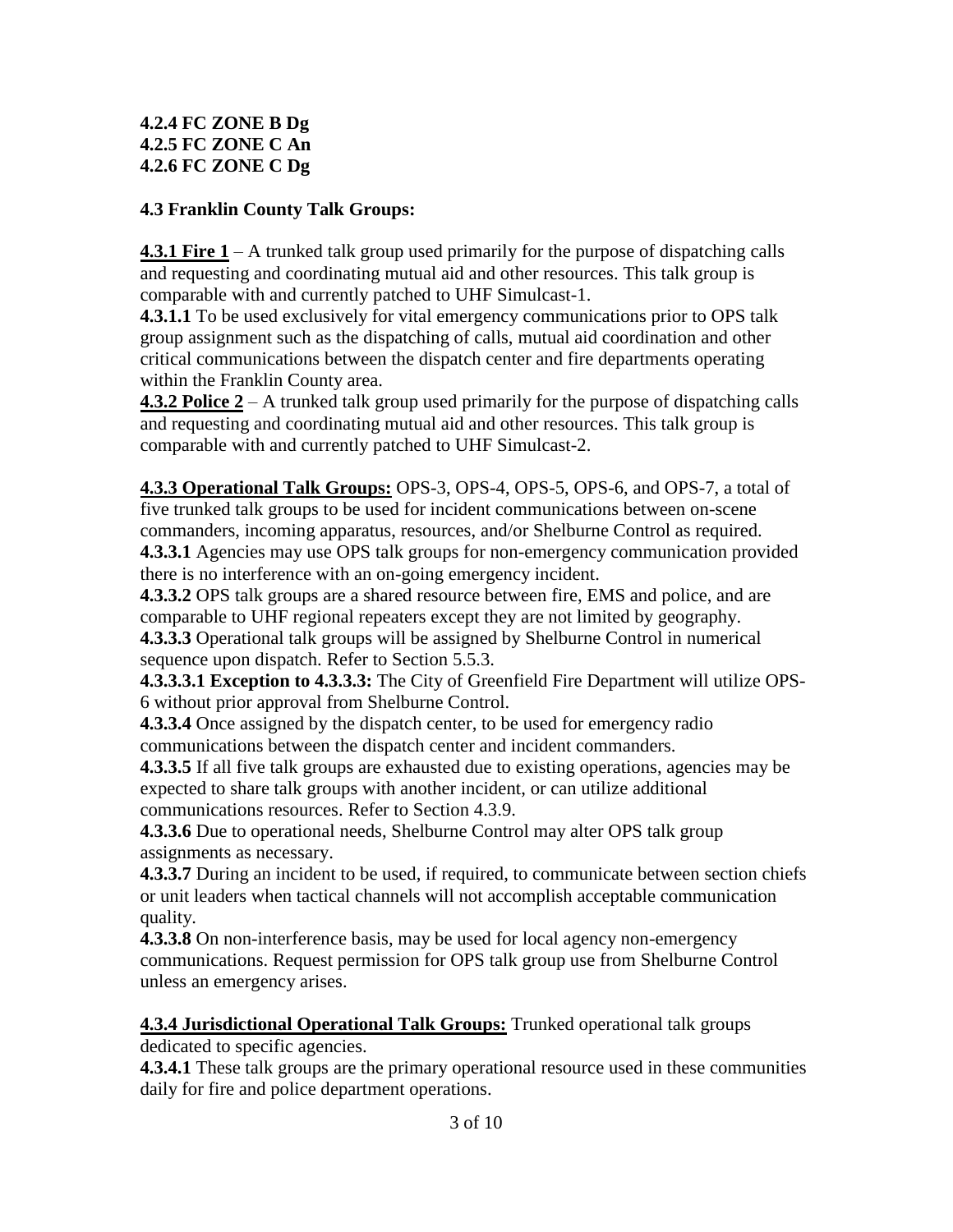| <b>4.3.4.2 GREENFIELD FD</b>  |
|-------------------------------|
| <b>4.3.4.3 GREENFIELD PD</b>  |
| <b>4.3.4.4 TURNERS FLS FD</b> |
| <b>4.3.4.5 MONTAGUE PD</b>    |
| <b>4.3.4.6 ORANGE FD</b>      |
| <b>4.3.4.7 ORANGE PD</b>      |

Greenfield Fire Department, Greenfield **Greenfield Police Department, Greenfield 4.3.4.4 TURNERS FLS FD** Turners Falls Fire District, Montague Montague Police Department, Montague **Orange Fire and EMS Orange Police Department, Orange** 

*4.3.5 Orange FD is currently patched to UHF New Salem Repeater. Turners FD is currently patched to UHF Shelburne 2 Repeater.*

*4.3.5.1 Other patches between the UHF 400 MHz system and CoMIRS can be requested as necessary.*

**4.3.6 Talk Around Channel (TAC)/Direct Channels** – TAC-8, TAC-9 and TAC-10, a total of three non-trunked (conventional), short distance radio channels used for direct on-scene communications by all participants assigned to or covering an incident. These channels are a shared resource between fire, EMS and police, are comparable to the UHF TAC channels, but cannot be monitored by Shelburne Control without additional communications resources.

**4.3.6.1** To be used for on-scene incident talk-around/tactical communications on a noninterference basis.

**4.3.6.2** TAC channels are for low power, non-trunked transmissions and provide limited communications coverage.

**4.3.6.3** Without additional communications resources these channels cannot be monitored by Shelburne Control.

**4.3.6.4** Extra communications resources can be requested through Shelburne Control (i.e. FC40, DFS ISU).

**4.3.6.5** Provide Notification to Shelburne Control when using a TAC channel for onscene communications.

**4.3.7 Western Massachusetts Law Enforcement Council (WMLEC) Simulcast Talk Groups** –WMLEC Simulcast talk groups encompass most of Western Massachusetts and are primarily used for emergency communications between police agencies (WMLEC SIM-1 PD).

**4.3.7.1** Fire departments may use WMLEC SIM-2 FD traveling outside their normal jurisdictional area in Western Massachusetts and as a mutual aid channel in Franklin, Hampshire, Hampden, and Berkshire counties.

**4.3.7.2** WMLEC talk groups are located in the FD MUT AID An and FD MUT AID Dg Zones in the Mode Knob position 7.

**4.3.7.3** WMLEC talk groups are permanently patched to the corresponding UHF WMLEC channels.

**4.3.7.4** Refer to Section 5.9 for more mutual aid communications coordination details

**4.3.8 National 8CALL/8TAC Channels** – A national system used for inter-agency communications on an emergency basis.

**4.3.8.1** 8CALL and 8TAC channels are located in the 800 Interoperability Zone (800 INTEROP).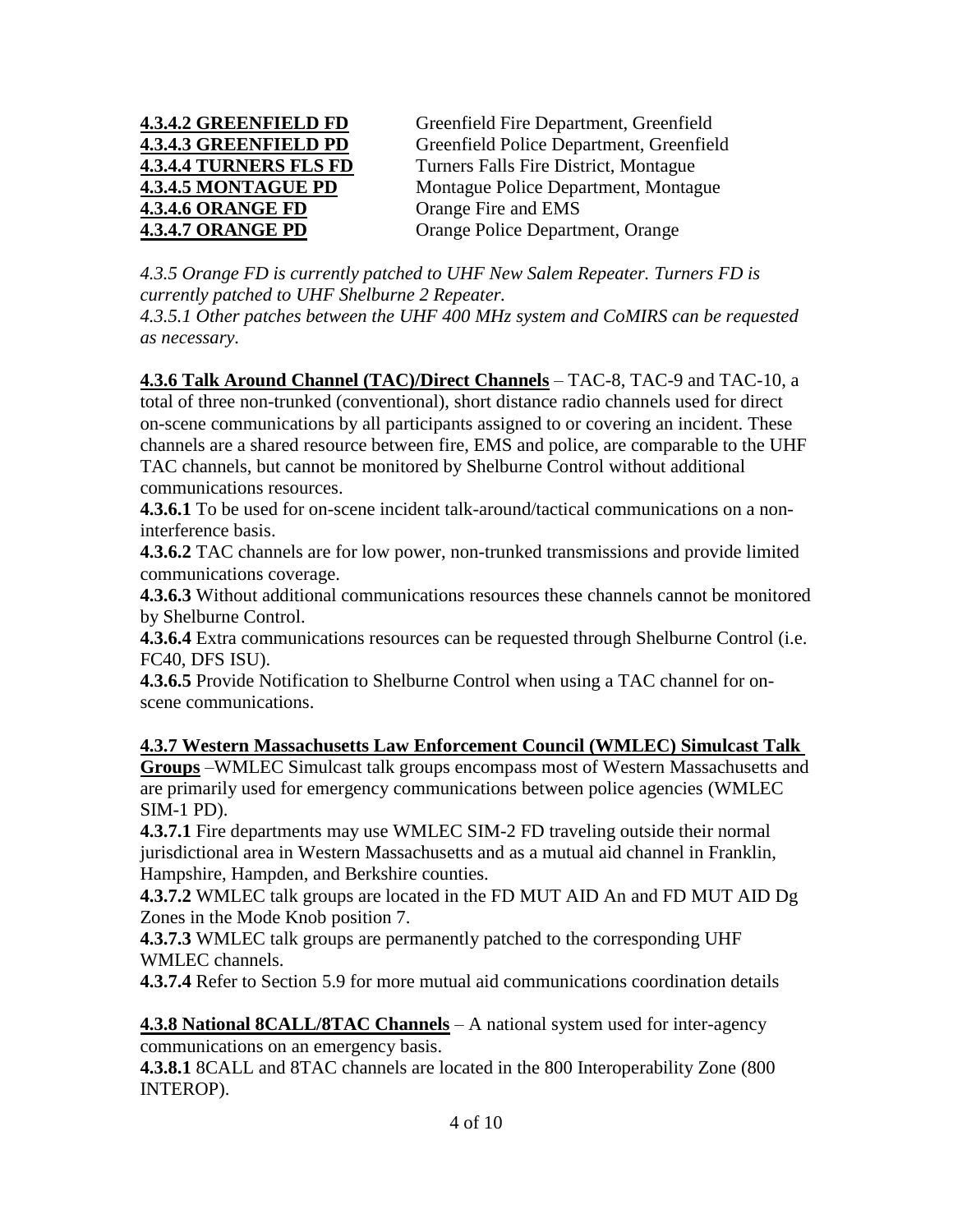**4.3.8.2** To be used for inter-agency communications at large scale disasters or emergencies.

**4.3.8.3** Available for nationwide interoperability.

**4.3.8.4** 8TAC91D is to be used for air to ground communications in Franklin County. Refer to Section 5.3 "Air Resources".

**4.3.8.5** Use of 8CALL and 8TAC channels must be coordinated with Control and MEMA. Refer to Appendix F.

## **4.3.9 LPS TALK GROUPS** - Located in the LPS An and LPS Dg Zone.

**4.3.9.1** LPS7 and LPS9 are used as hailing talk groups and are regularly monitored by State Police Communications and MEMA.

**4.3.9.2** LPS7 should be used on a non-interference basis with Worcester County emergency service agencies.

**4.3.9.3** LPS8 and LPS10 are not regularly monitored and can be used as an additional operational talk groups without special permission or interference.

**4.3.9.4** Refer to Appendix F for more information regarding the use of LPS talk groups.

## **4.3.10 EVENT TALK GROUPS** - Located in EVENT An and EVENT Dg Zones.

**4.3.10.1** To use these talk groups, permission must be granted from MEMA. They are typically used for large scale emergencies or planned events.

**4.3.10.2** EVENT TALK GROUPS can be requested from the [MSP Radio Support Center.](https://www.mspradio.net/index.php) **4.3.10.3** Refer to Appendix F for more information regarding the use of EVENT talk groups

# **5.0 OPERATIONAL PROCEDURES:**

## **5.1 Talk Group Assignment**

**5.1.1** To ensure the operational integrity of the Franklin County Zones on the CoMIRS system, Shelburne Control Communications Center shall be responsible for the day to day, and incident to incident coordination and management, as well as assignment, of radio frequency usage.

## **5.2 Radio Protocols**

**5.2.1** These protocols are designed to standardize radio procedures and assist the dispatchers in performing their duties without interference.

**5.2.2** Users shall communicate in a clear, concise, and professional manner at all times.

**5.2.3 Plain language shall** be used to communicate information during incidents (i.e. 13- E5 is verbalized as Greenfield Engine Five).

**5.2.4** Fire Officers shall use the **X** designation with the community in plain language.

**5.2.4.1** Examples: *Chief: "Northfield X-1", Assistant/Deputy Chief: "South Deerfield X-2", Captain: "Wendell X-3", Lieutenant: "New Salem X-4", etc.*

**5.2.5** Other fire members may have the **Portable (P)** or other employee designation issued to them from their Chief, depending on each fire department's policy.

**5.2.5.1** Example: *"Leverett Portable-5"* The plain English "Portable "should be used instead of "P".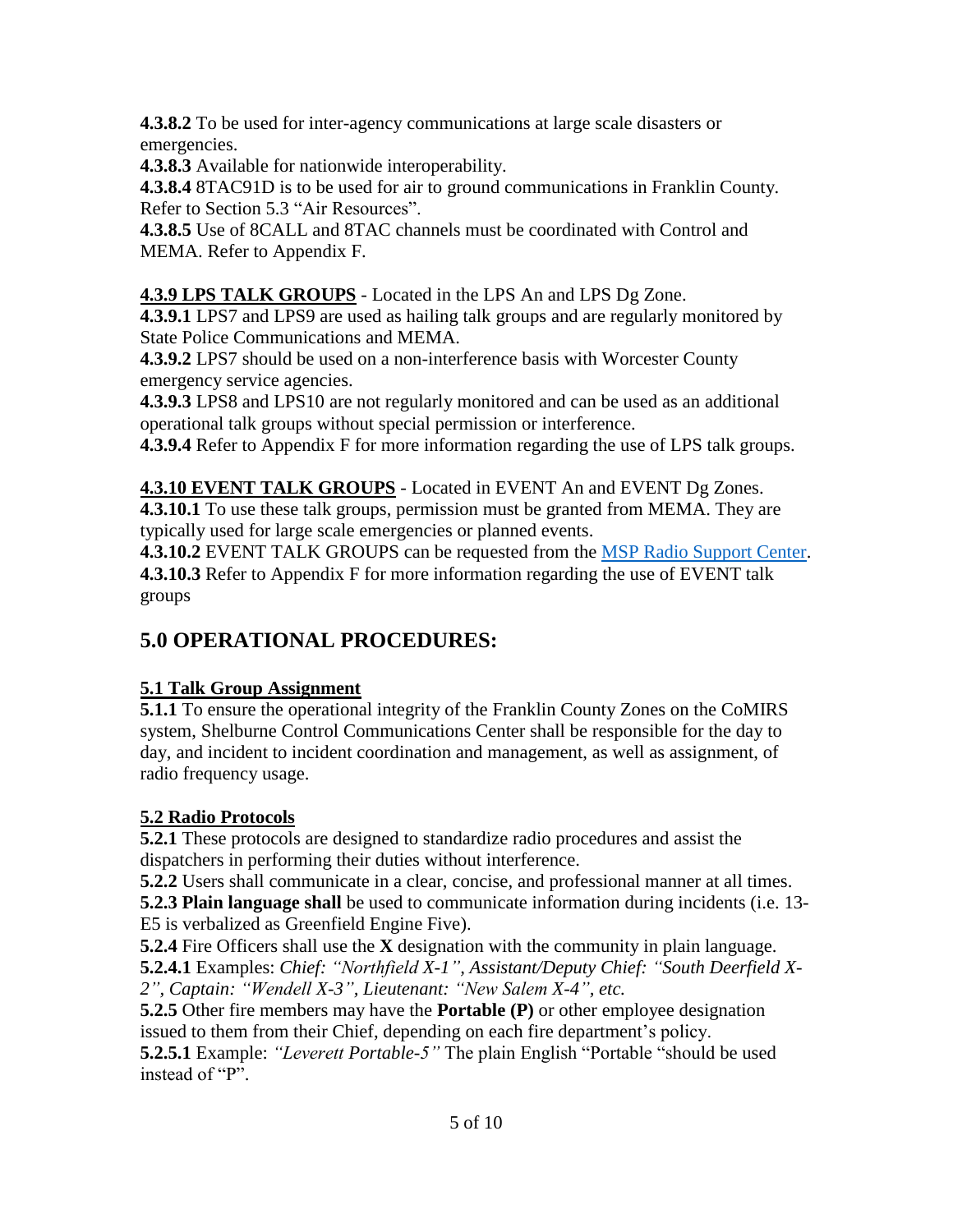**5.2.6** EMTs and Paramedics, if allowed by department policy, may use the **MED** designation but **shall** be capable of aiding in transport if using the MED designation. **5.2.7** Police use their **town number and cruiser or unit number** (i.e. Erving: 11-1, Gill: 12-2, Shelburne: 32-3, etc.) to be determined by the municipality's Police Chief and their policy.

**5.2.8** This system is built on a challenge-response communications method.

Transmissions shall first announce whom the user is calling and then whom the call is from. For example: *"Control, from Greenfield Engine 4."— wait for Control's response to proceed with the user's traffic – "Control is on, Greenfield Engine 4."— then transmit – "Greenfield Engine 4 is responding to Deerfield."*

**5.2.9** Control will assign an OPS talk group upon dispatch and repeat on re-tones.

**5.2.10** During special circumstances or events, such as inspections, maintenance, parades, or training, apparatus do not need to sign on the air alerting Shelburne Control of their out-of-station status unless the following conditions exist:

**5.2.10.1** The agency is unable to facilitate an immediate response with other fire apparatus to a dispatched call for service.

**5.2.10.2** By going out of local jurisdiction, the agency will not have special response equipment immediately available, such as vehicle extrication or water rescue.

**5.2.10.3** The agency is placing another agency on an automatic-response status.

**5.2.11** There shall be no blind communications (i.e. **blurting**).

**5.2.11.1** Blurting example: "*Shelburne Control, from [Town] C-5, I am on scene with a two story residential structure..." with no pause to hear Control's acknowledgment.*

**5.2.12** Under the rules of the Federal Communications Commission (FCC), it is unlawful:

**5.2.12.1** to use profane, indecent, or obscene language.

**5.2.12.2** to willingly damage, or permit radio equipment to be damaged.

**5.2.12.3** to cause unlawful or malicious interference with other radio communications.

#### **5.3 Air Resources**

**5.3.1** 8TAC91D is to be used for air ambulance (helicopter) to ground communications. **5.3.1.1** When practical, users should notify the dispatch center of an aircraft's safe landing and subsequent takeoff via their previously assigned talk group.

*5.3.1.2 8TAC91D is a statewide air-to-ground interoperability channel. Refer to the Commonwealth of Massachusetts Interoperability Field Operations Guide (MIFOG) - Version 2.2 March 2020*

## **5.4 Radio Discipline**

**5.4.1** Appropriate transmissions should call the target audience, wait for acknowledgment, and then deliver the message.

**5.4.2** Listen before speaking – Ensure the airwaves are clear before transmitting. Turning on a radio and immediately transmitting can interrupt a call and response that was already started prior.

**5.4.3** Take a breath – Before keying the mic take a deep breath. Avoid yelling and speed talking. Calm, clear, and professional messages will allow all others to understand and transmit only when needed.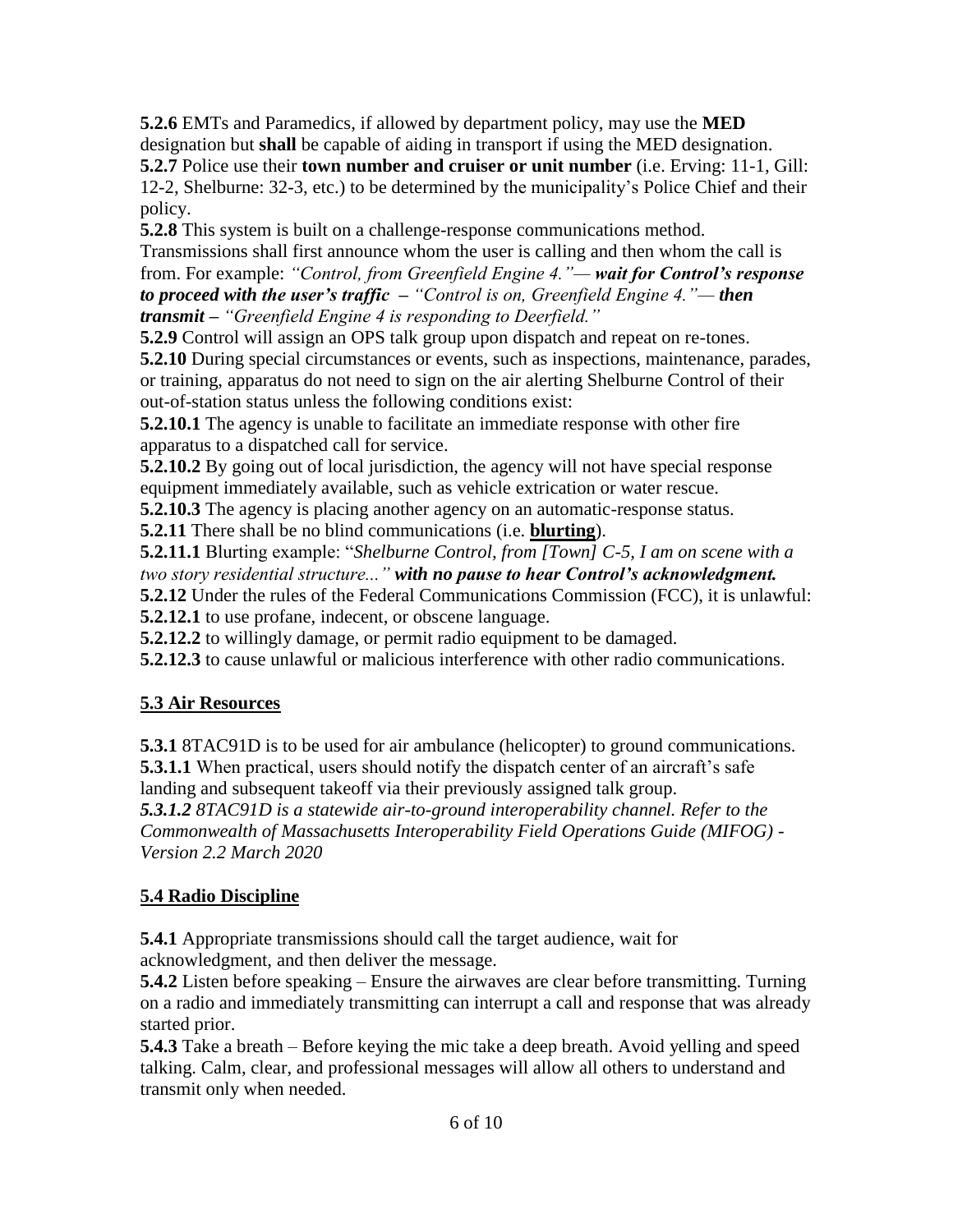**5.4.4** Think before talking – Think through what needs to be said before keying the microphone. Time is wasted, and confusion is created, when responders talk over the radio without knowing what they want to say.

**5.4.5** Not all fireground communication needs to go over the radio. If there is a need to use the radio, use it. Hold side conversations off the airwaves. If the situation safely permits it, face to face conversations are preferred.

**5.4.6** Be concise – Shorten messages to just the important details and be direct. Avoid long drawn out messages and rambling.

**5.4.7** Be professional - maintain composure, be clear, keep language formal and appropriate. Radio communication is almost purely verbal; the nonverbal clues we all unconsciously use in face-to-face communication simply aren't there. Radio transmissions are recorded and are public record; they also become evidence in court.

**5.4.8** Eliminate redundancies – Avoid unnecessary repeated transmissions. Command should clear all units in the least amount of radio calls appropriate.

## **5.5 Dispatching Procedure:**

**5.5.1** For **local jurisdiction dispatches**, the following procedures will apply:

**5.5.2** Shelburne Control shall dispatch fire departments on the FIRE 1 talk group and UHF Simulcast 1 channel. These are patched together at Shelburne Control.

**5.5.3** Shelburne Control dispatchers will state the agency being dispatched, the address, and nature of the emergency, followed by the OPS or agency talk group the responding agency, and any incoming mutual aid companies, will be utilizing on scene.

**5.5.3.1** Agencies will not self-assign an OPS talk group and will take the next available talk group in sequence as assigned by Shelburne Control.

**5.5.3.1.1 Exceptions to 5.5.3.1 and 4.3.3.3:** Agencies which typically communicate on a pre-designated agency talk group. Refer to Section 4.3.4.

**5.5.3.2** Responding agencies will not switch from Fire 1/UHF Simulcast-1 until they are on scene, at which point they will switch to the assigned OPS or agency talk group.

**5.5.3.3** It is acceptable and encouraged to gain situational awareness by utilizing a separate radio to monitor the assigned OPS or agency talk group while in transit to the incident scene.

**5.5.4** Only the first two officers responding to a dispatch **within their jurisdiction** shall transmit on FIRE 1 or UHF FC Simulcast 1 to acknowledge receipt of the call and sign on the air.

**5.5.4.1** Transmissions such as "responding", "on the air", or "on the air, responding" shall indicate the responder is enroute to the incident scene.

**5.5.4.2** All other individuals responding to a dispatch **shall not** transmit on FIRE 1 or UHF FC Simulcast 1 nor communicate with the dispatch center via radio or telephone unless one of the following situations exist:

**5.5.4.2.2** Shelburne Control requests a response from a responding unit or department.

**5.5.4.2.3** A department officer did not receive the voice portion of the dispatch.

**5.5.4.2.4** The responder encounters another situation that significantly affects the dispatch process (i.e. road closings, accidents, construction).

**5.5.4.2.5** The responder needs to report another emergency.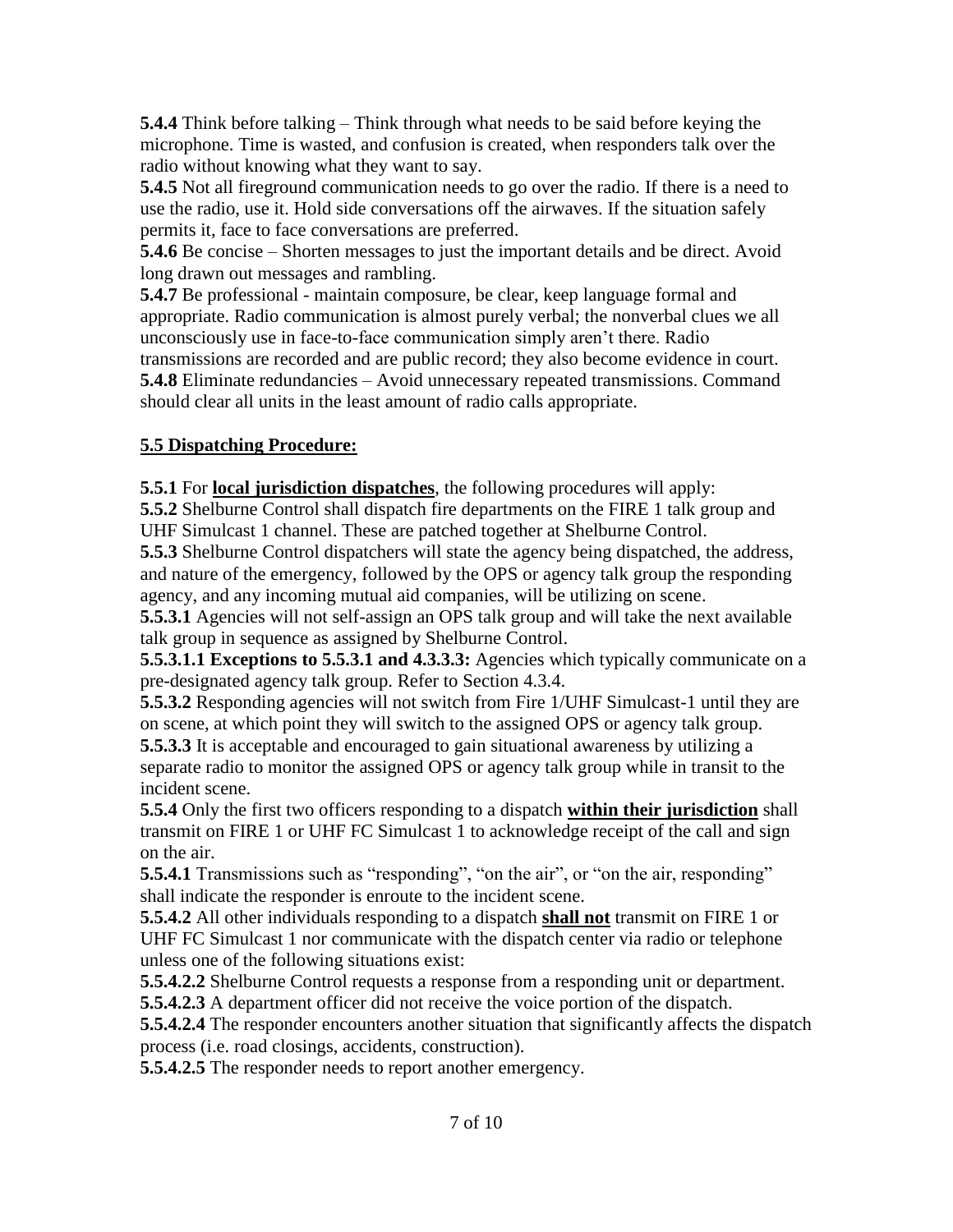**5.5.4.2.6** The responder arrives first on scene and assumes the role of command, prior to arrival of superior officers.

**5.5.5 Exception to 5.5:** The City of Greenfield maintains and operates its own communications center for the Greenfield Fire Department and Greenfield Police Department, with independent standard operating procedures for use within the City of Greenfield. The Greenfield Fire Department will follow 5.5.6 on mutual aid assignments. **5.5.6** For **mutual aid dispatches,** the following procedures will apply:

**5.5.6.1** Responders **shall not** transmit on FIRE 1 or UHF FC Simulcast 1 nor communicate with Control via radio or telephone unless Control initiates the contact.

**5.5.6.1.1 Exception to 5.5.6.1:** Chief officers can communicate with Control when going directly to the scene.

**5.5.6.2** Fire apparatus only shall communicate with Shelburne Control on FIRE 1 or UHF FC Simulcast 1 when they are **responding**.

**5.5.6.2.1** There shall be **no** communications stating "on the air awaiting a crew".

**5.5.6.3** Shelburne Control shall initiate a request for **"any fire officer responding"** prior to the designated time for a re-tone of that department.

**5.5.6.4** Existing re-tone protocols will be followed from that point forward, with Control calling for **"any responding unit"**.

**5.5.6.5** Apparatus shall remain on FIRE 1 or UHF FC Simulcast 1 until reporting to Shelburne Control that they are on-scene and switching to the designated talk group/channel for assignment.

## **5.6 On-Scene Procedure:**

**5.6.1** Communication between the appropriate dispatch center and on-scene Incident Command shall take place via the assigned Operations talk group/regional channel. **5.6.2** If communication via the assigned Operations talk group/regional channel should become compromised, or otherwise unworkable, **command** communication only shall temporarily revert to Fire 1/UHF FC Simulcast 1 until an alternative can be assigned. **5.6.3** All on-scene, non-command, communications shall take place on designated tactical channel(s) or talk groups.

**5.6.4** Due to terrain and/or incident scope, the on-scene Incident Commander or designee may utilize the assigned Operations talk group/regional channel or an alternate Operations talk group/regional channel, as assigned by Control, to communicate with group or unit leaders.

**5.6.5** Except in an emergency situation, all communication with the Incident Commander or designee and the appropriate dispatch center shall be on the designated Operations talk group/regional channel.

## **5.7 In-Service Procedure:**

**5.7.1** Within their local jurisdiction(s), fire agencies released or returning from a call shall generate only **one** call to Shelburne Control, via Fire 1/UHF FC Simulcast 1, that **all units** are *"returning in service"* or *"returning out of service".*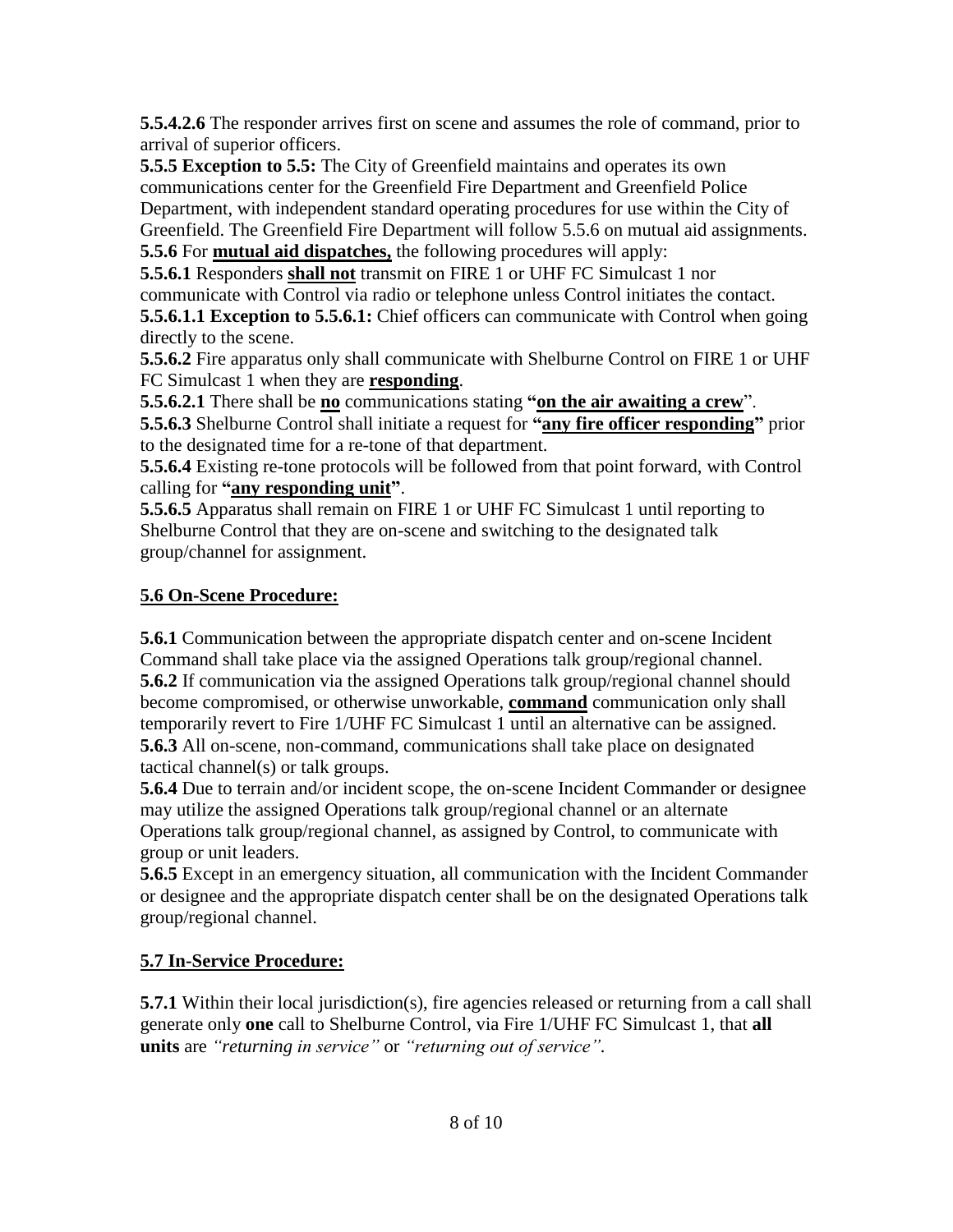**5.7.1.1** If a particular fire apparatus is out of service, the incident commander, their designee, or operator of the apparatus is authorized to declare what apparatus is out of service.

**5.7.1.2** Statements such as the following: *"Command terminated, all units are clear",* or *"units are returning"* are acceptable and will be assumed to indicate all apparatus are in service.

**5.7.2** Out of local jurisdiction(s), apparatus being cleared from mutual aid assignments are authorized to declare their cleared status so long as the incident commander, or their designee, has not already done so.

**5.7.2.1** During mutual aid assignments, incident commanders, or their designee, can utilize this type of phrasing: *"Control, from Erving Command," wait for Control's response, "I am releasing Leverett, Gill, and Northfield."* All units are marked clear by Control and can return to their stations without additional radio calls.

**5.7.3** Within local jurisdiction(s), local policy determines when a department will declare equipment "in service", such as whether they are leaving the scene, back in their primary jurisdiction, or in the station.

#### **5.8 Emergency Procedure:**

**5.8.1** Refer to Appendix A, *FCECS/CoMIRS Training Bulletin 2021-01.*

#### **5.9 Communications Coordination with agencies outside Franklin County:**

**5.9.1** Refer to Appendix B, *FCECS/CoMIRS Transition Plan.*

## **6.0 TRAINING:**

#### **6.1 Motorola Training Guide**

**6.1.1** Refer to Appendix C, *FCECS APX4000 and APX6000 Guide.*

#### **6.2 FCFC Standard Operating Guide 001**

**6.2.1** Refer to Appendix E, *FCFC Standard Operating Guide 001.*

#### **6.3 Massachusetts Radio Interoperability Guide**

**6.3.1** Refer to Appendix F, *Massachusetts Radio Interoperability Guide.*

## **7.0 SYSTEM TROUBLE REPORTING**

**7.1** Trouble Ticket for reporting radio system issues: **7.1.1** <https://frcog.org/franklin-county-emergency-communications-system/>

## **8.0 COMPLETE LIST OF FRANKLIN COUNTY ZONES AND TALK GROUPS**

**8.1** Refer to Appendix D, *Franklin County Zones and Talk Groups.*

## **9.0 REVISIONS**